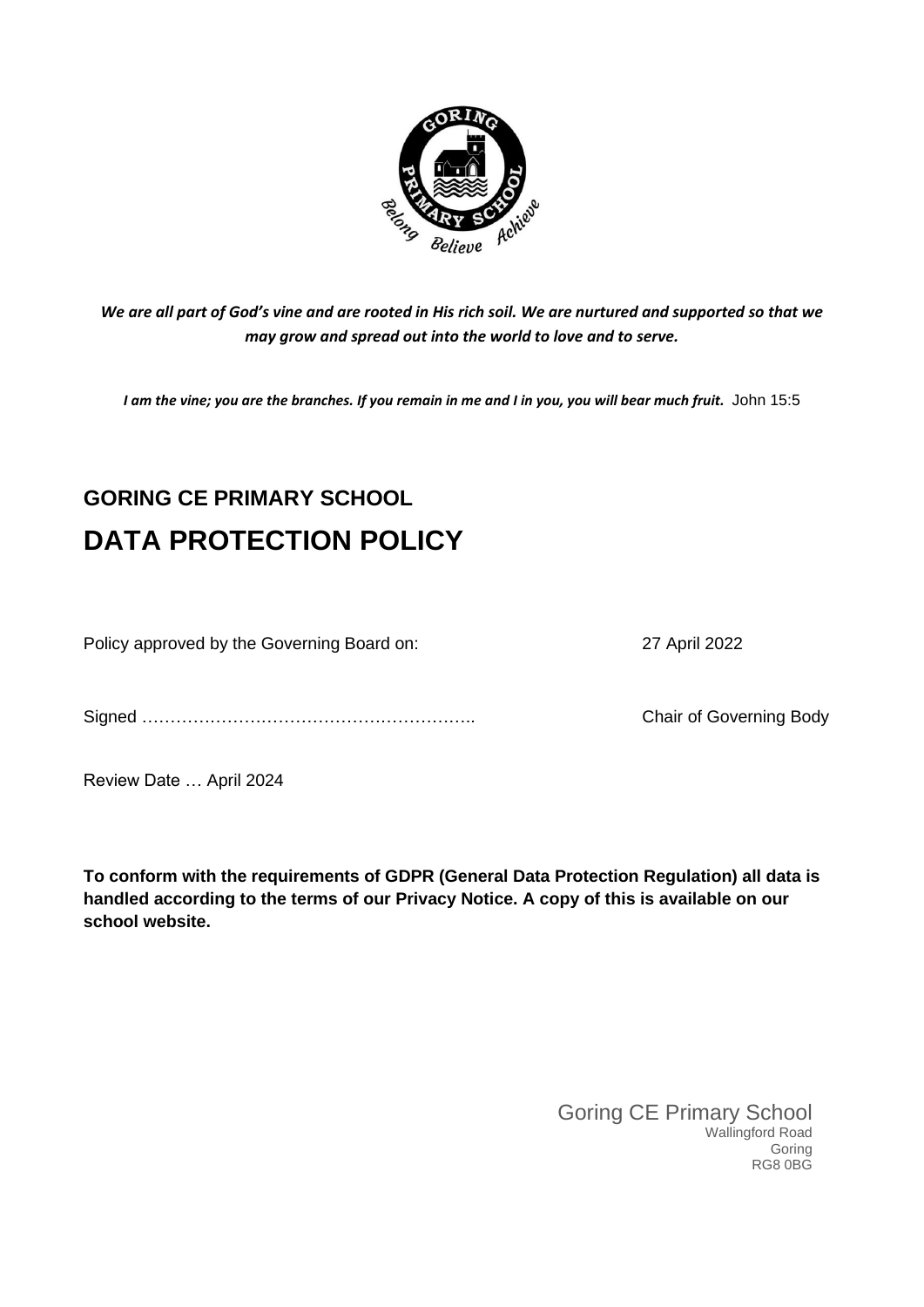# **Contents**

| $\mathbf 1$ . |  |  |  |
|---------------|--|--|--|
| 2.            |  |  |  |
| 3.            |  |  |  |
| 4.            |  |  |  |
| 5.            |  |  |  |
| 6.            |  |  |  |
| 7.            |  |  |  |
| 8.            |  |  |  |
| 9.            |  |  |  |
|               |  |  |  |
|               |  |  |  |
|               |  |  |  |
|               |  |  |  |
|               |  |  |  |
|               |  |  |  |
|               |  |  |  |
|               |  |  |  |
|               |  |  |  |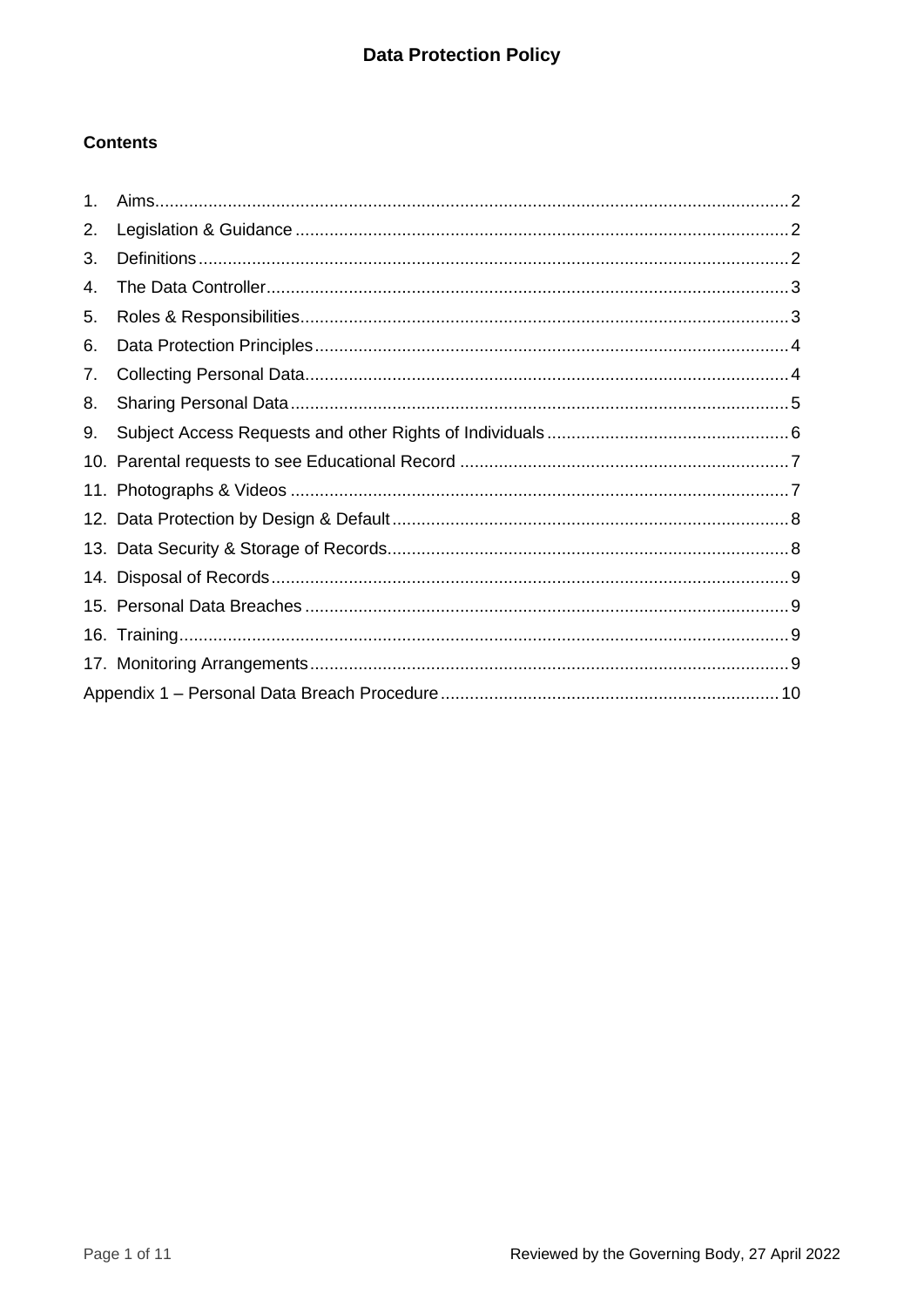#### <span id="page-2-0"></span>**1. Aims**

Our school aims to ensure that all personal data collected about staff, pupils, parents, governors, visitors and other individuals is collected, stored and processed in accordance with the General Data Protection Regulation (GDPR) and the provisions of the UK Data Protection Act 2018.

This policy applies to all personal data, regardless of whether it is in paper or electronic format.

#### <span id="page-2-1"></span>**2. Legislation & Guidance**

This policy meets the requirements of the GDPR and the provisions of the DPA 2018. It is based on guidance published by the Information Commissioner's Office (ICO) on the GDPR and the ICO's code of practice for subject access requests.

In addition, this policy complies with regulation 5 of the Education (Pupil Information) (England) Regulations 2005, which gives parents the right of access to their child's educational record.

| Term                                   | <b>Definition</b>                                                                                                                                                                                                                                                                                                 |
|----------------------------------------|-------------------------------------------------------------------------------------------------------------------------------------------------------------------------------------------------------------------------------------------------------------------------------------------------------------------|
| <b>Personal Data</b>                   | Any information relating to an identified, or identifiable,<br>individual.<br>This may include the individual's:                                                                                                                                                                                                  |
|                                        | Name (including initials)<br>$\bullet$<br>Identification number<br>$\bullet$<br>Location data<br>Online identifier, such as a username<br>It may also include factors specific to the individual's physical,<br>physiological, genetic, mental, economic, cultural or social                                      |
|                                        | identity.                                                                                                                                                                                                                                                                                                         |
| Special categories of<br>personal data | Personal data which is more sensitive and so needs more<br>protection, including information about an individual's:                                                                                                                                                                                               |
|                                        | Racial or ethnic origin<br>Political opinions<br>$\bullet$<br>Religious or philosophical beliefs<br>Trade union membership<br>Genetics<br>Biometrics (such as fingerprints, retina and iris patterns),<br>where used for identification purposes<br>Health – physical or mental<br>Sex life or sexual orientation |

## <span id="page-2-2"></span>**3. Definitions**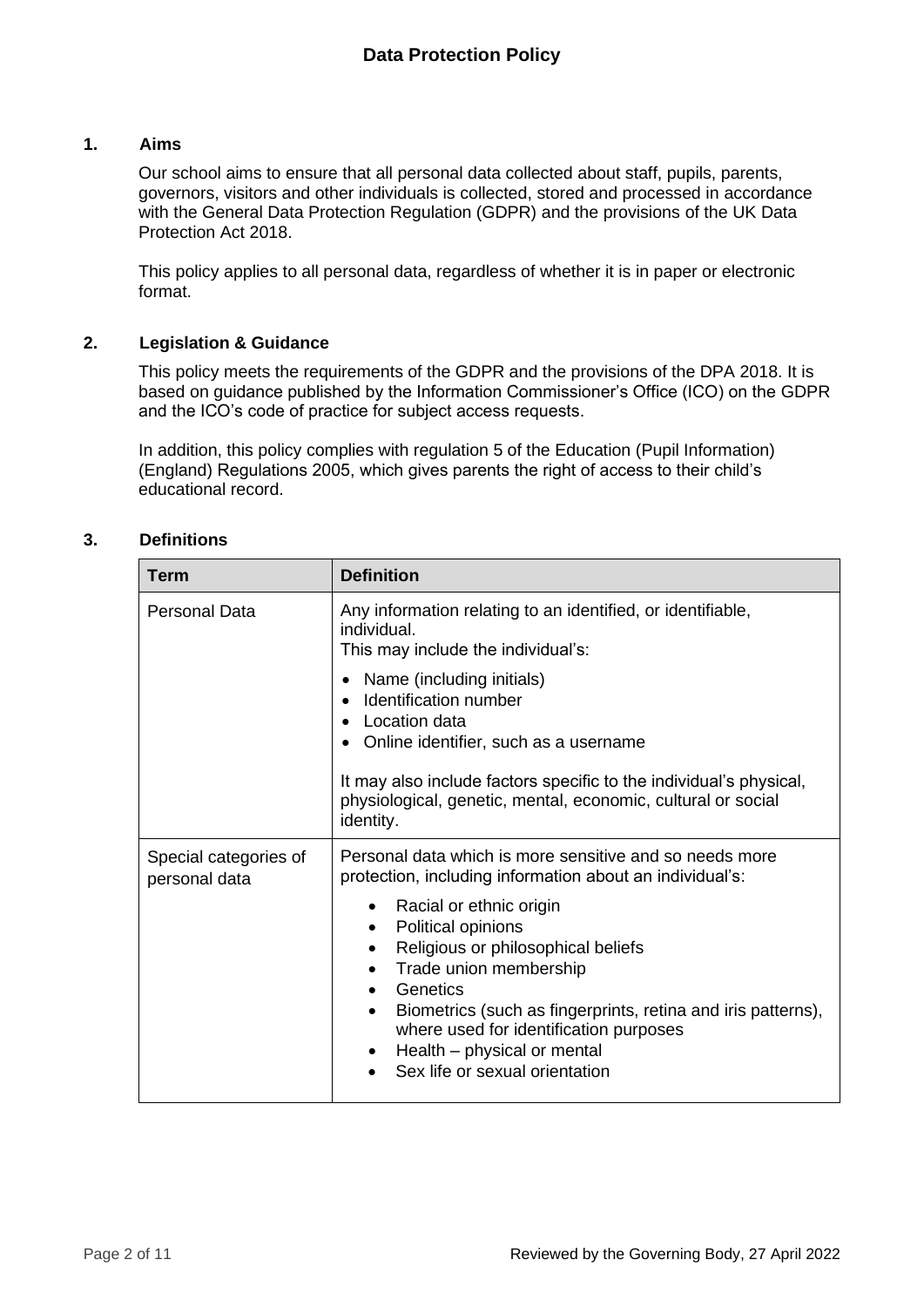# **Data Protection Policy**

| Term                 | <b>Definition</b>                                                                                                                                                                                                             |
|----------------------|-------------------------------------------------------------------------------------------------------------------------------------------------------------------------------------------------------------------------------|
| Processing           | Anything done to personal data, such as collecting, recording,<br>organising, structuring, storing, adapting, altering, retrieving,<br>using, disseminating, erasing or destroying.<br>Processing can be automated or manual. |
|                      |                                                                                                                                                                                                                               |
| Data subject         | The identified or identifiable individual whose personal data is<br>held or processed.                                                                                                                                        |
| Data controller      | A person or organisation that determines the purposes and the<br>means of processing of personal data.                                                                                                                        |
| Data processor       | A person or other body, other than an employee of the data<br>controller, who processes personal data on behalf of the data<br>controller.                                                                                    |
| Personal data breach | A breach of security leading to the accidental or unlawful<br>destruction, loss, alteration, unauthorised disclosure of, or<br>access to personal data.                                                                       |

#### <span id="page-3-0"></span>**4. The Data Controller**

Our school processes personal data relating to parents, pupils, staff, governors, visitors and others, and therefore is a data controller.

The school is registered as a data controller with the ICO and will renew this registration annually or as otherwise legally required.

#### <span id="page-3-1"></span>**5. Roles & Responsibilities**

This policy applies to **all staff** employed by our school, and to external organisations or individuals working on our behalf. Staff who do not comply with this policy may face disciplinary action.

#### **Governing board**

The governing board has overall responsibility for ensuring that our school complies with all relevant data protection obligations.

#### **Data protection officer**

The data protection officer (DPO) is responsible for overseeing the implementation of this policy, monitoring our compliance with data protection law, and developing related policies and guidelines where applicable.

They will provide an annual report of their activities directly to the governing board and, where relevant, report to the board their advice and recommendations on school data protection issues.

#### **Headteacher**

The headteacher acts as the representative of the data controller on a day-to-day basis.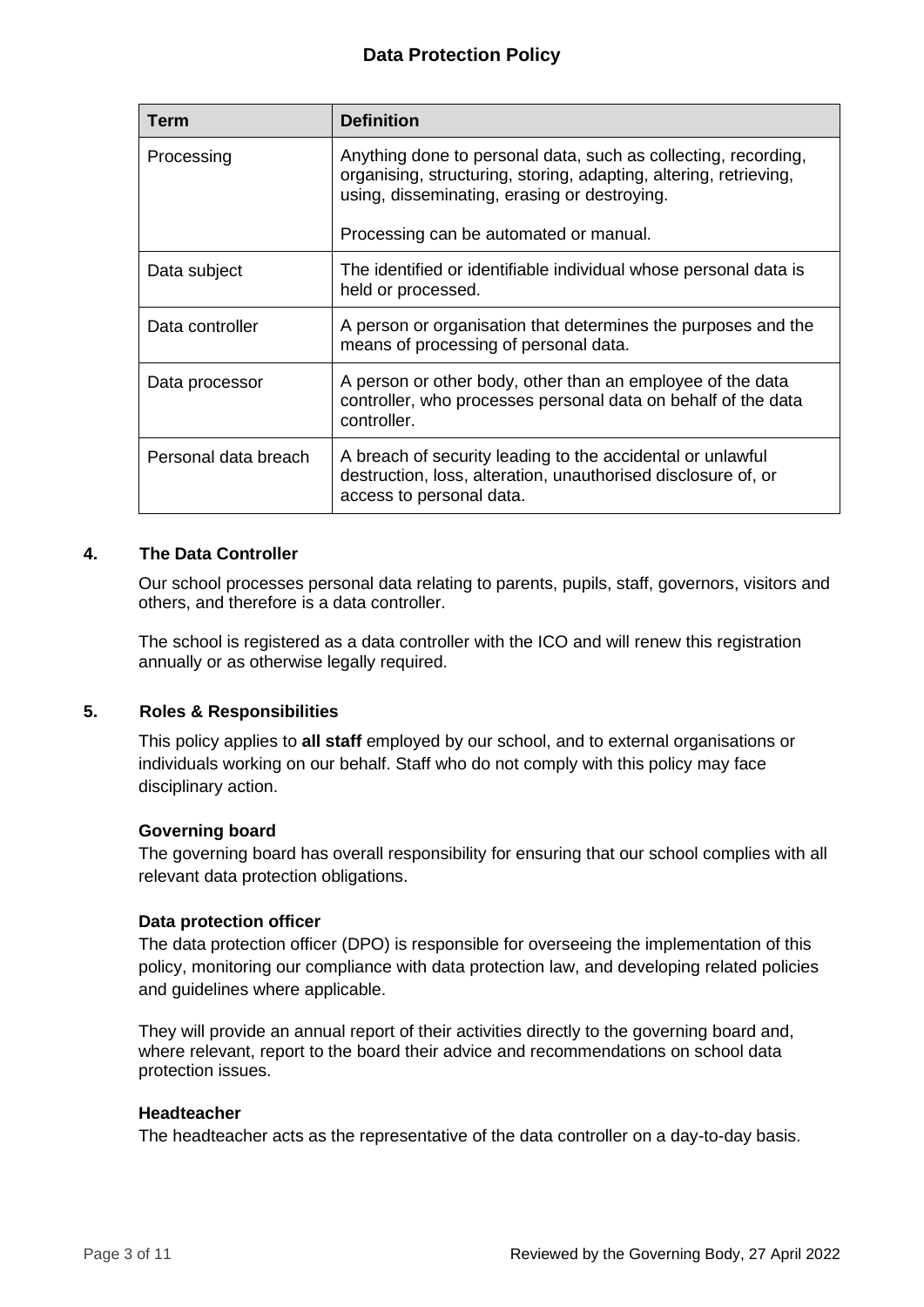# **All staff**

Staff are responsible for:

- Collecting, storing and processing any personal data in accordance with this policy
- Informing the school of any changes to their personal data, such as a change of address
- Contacting the DPO in the following circumstances:
	- $\circ$  With any questions about the operation of this policy, data protection law, retaining personal data or keeping personal data secure
	- $\circ$  If they have any concerns that this policy is not being followed
	- o If they are unsure whether or not they have a lawful basis to use personal data in a particular way
	- $\circ$  If they need to rely on or capture consent, draft a privacy notice, deal with data protection rights invoked by an individual, or transfer personal data outside the European Economic Area
	- $\circ$  If there has been a data breach
	- o Whenever they are engaging in a new activity that may affect the privacy rights of individuals
	- $\circ$  If they need help with any contracts or sharing personal data with third parties

## <span id="page-4-0"></span>**6. Data Protection Principles**

The GDPR is based on data protection principles that our school must comply with. The principles say that personal data must be:

- Processed lawfully, fairly and in a transparent manner
- Collected for specified, explicit and legitimate purposes
- Adequate, relevant and limited to what is necessary to fulfil the purposes for which it is processed
- Accurate and, where necessary, kept up to date
- Kept for no longer than is necessary for the purposes for which it is processed
- Processed in a way that ensures it is appropriately secure

This policy sets out how the school aims to comply with these principles.

## <span id="page-4-1"></span>**7. Collecting Personal Data**

## **a. Lawfulness, fairness and transparency**

We will only process personal data where we have one of 6 'lawful bases' (legal reasons) to do so under data protection law:

- The data needs to be processed so that the school can **fulfil a contract** with the individual, or the individual has asked the school to take specific steps before entering into a contract
- The data needs to be processed so that the school can **comply with a legal obligation**
- The data needs to be processed to ensure the **vital interests** of the individual e.g. to protect someone's life
- The data needs to be processed so that the school, as a public authority, can perform a task **in the public interest,** and carry out its official functions
- The data needs to be processed for the **legitimate interests** of the school or a third party (provided the individual's rights and freedoms are not overridden)
- The individual (or their parent/carer when appropriate in the case of a pupil) has freely given clear **consent**

For special categories of personal data, we will also meet one of the special category conditions for processing which are set out in the GDPR and Data Protection Act 2018.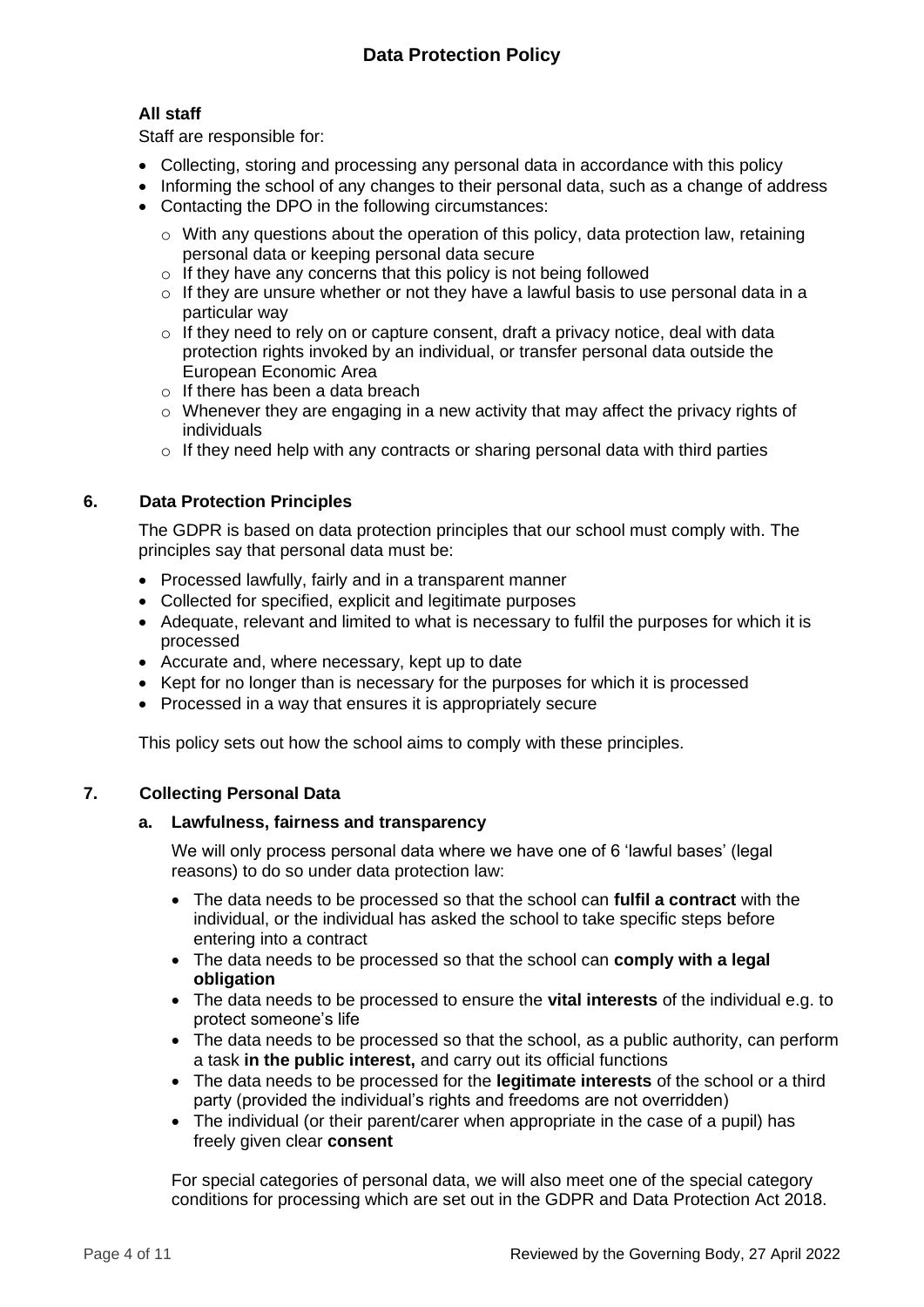If we offer online services to pupils, such as classroom apps, and we intend to rely on consent as a basis for processing, we will get parental consent (except for online counselling and preventive services).

Whenever we first collect personal data directly from individuals, we will provide them with the relevant information required by data protection law.

#### **b. Limitation, minimisation and accuracy**

We will only collect personal data for specified, explicit and legitimate reasons. We will explain these reasons to the individuals when we first collect their data.

If we want to use personal data for reasons other than those given when we first obtained it, we will inform the individuals concerned before we do so, and seek consent where necessary.

Staff must only process personal data where it is necessary in order to do their jobs.

When staff no longer need the personal data they hold, they must ensure it is deleted or anonymised. This will be done in accordance with the Information and Records Management Society's toolkit for schools.

#### <span id="page-5-0"></span>**8. Sharing Personal Data**

We will not normally share personal data with anyone else, but may do so where:

- There is an issue with a pupil or parent/carer that puts the safety of our staff at risk
- We need to liaise with other agencies we will seek consent as necessary before doing this
- Our suppliers or contractors need data to enable us to provide services to our staff and pupils – for example, IT companies. When doing this, we will:
	- $\circ$  Only appoint suppliers or contractors which can provide sufficient guarantees that they comply with data protection law
	- o Establish a data-sharing agreement with the supplier or contractor, either in the contract or as a standalone agreement, to ensure the fair and lawful processing of any personal data we share
	- $\circ$  Only share data that the supplier or contractor needs to carry out their service, and information necessary to keep them safe while working with us

We will also share personal data with law enforcement and government bodies where we are legally required to do so, including for:

- The prevention or detection of crime and/or fraud
- The apprehension or prosecution of offenders
- The assessment or collection of tax owed to HMRC
- In connection with legal proceedings
- Where the disclosure is required to satisfy our safeguarding obligations
- Research and statistical purposes, as long as personal data is sufficiently anonymised or consent has been provided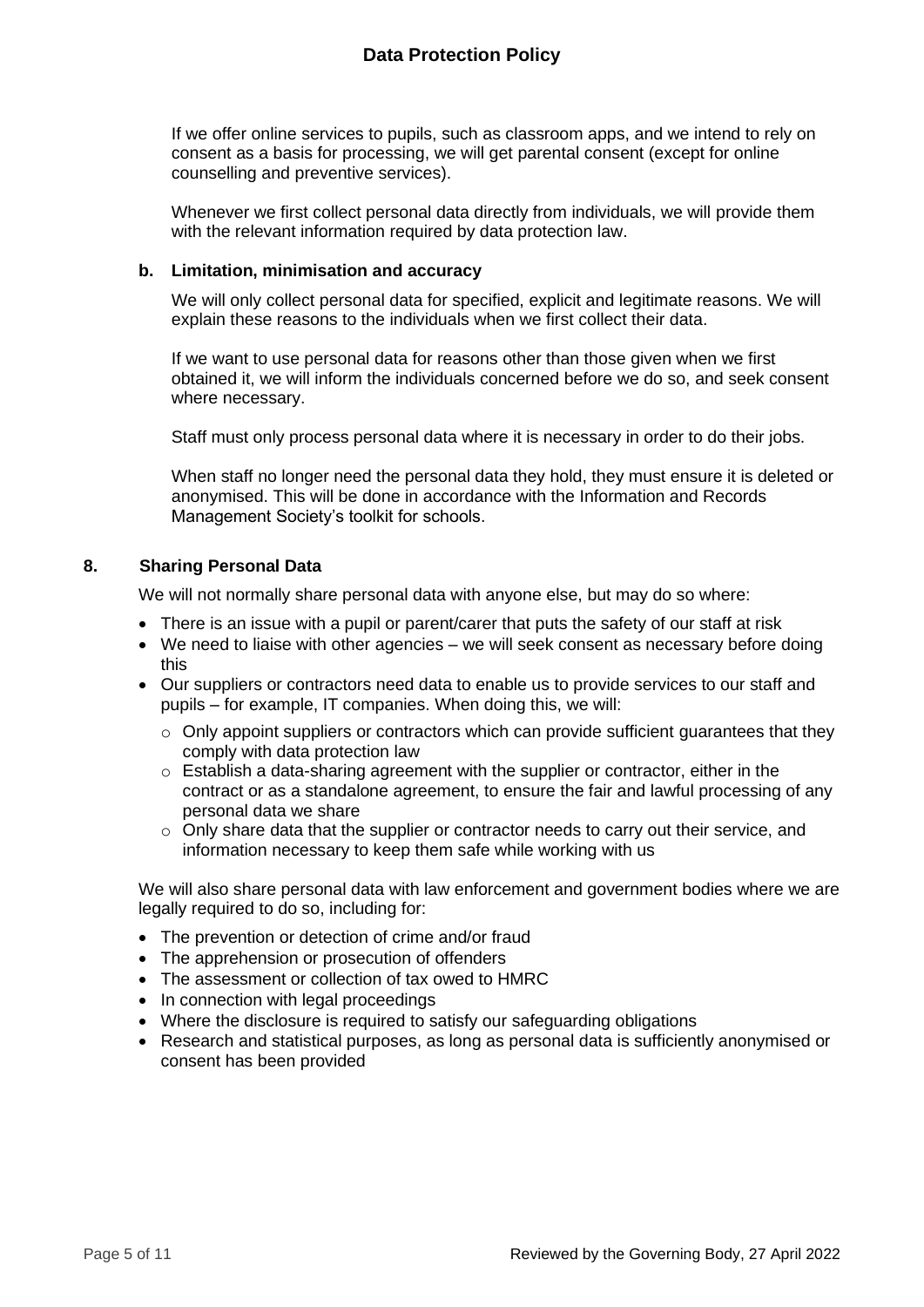# **Data Protection Policy**

We may also share personal data with emergency services and local authorities to help them to respond to an emergency situation that affects any of our pupils or staff.

Where we transfer personal data to a country or territory outside the European Economic Area, we will do so in accordance with data protection law.

#### <span id="page-6-0"></span>**9. Subject Access Requests and other Rights of Individuals**

#### **a. Subject access requests**

Individuals have a right to make a 'subject access request' to gain access to personal information that the school holds about them. This includes:

- Confirmation that their personal data is being processed
- Access to a copy of the data
- The purposes of the data processing
- The categories of personal data concerned
- Who the data has been, or will be, shared with
- How long the data will be stored for, or if this isn't possible, the criteria used to determine this period
- The source of the data, if not the individual
- Whether any automated decision-making is being applied to their data, and what the significance and consequences of this might be for the individual

Subject access requests must be submitted in writing, either by letter or email, to the DPO. They should include:

- Name of individual
- Correspondence address
- Contact number and email address
- Details of the information requested

If staff receive a subject access request they must immediately forward it to the DPO.

#### **b. Children and subject access requests**

Personal data about a child belongs to that child, and not the child's parents or carers. For a parent or carer to make a subject access request with respect to their child, the child must either be unable to understand their rights and the implications of a subject access request, or have given their consent.

#### *Children below the age of 12 (Primary School):*

Children below the age of 12 are generally not regarded to be mature enough to understand their rights and the implications of a subject access request. Therefore, most subject access requests from parents or carers of pupils at our school may be granted without the express permission of the pupil. This is not a rule and a pupil's ability to understand their rights will always be judged on a case-by-case basis.

#### **c. Responding to subject access requests**

When responding to requests, we:

- May ask the individual to provide 2 forms of identification
- May contact the individual via phone to confirm the request was made
- Will respond without delay and within 1 month of receipt of the request
- Will provide the information free of charge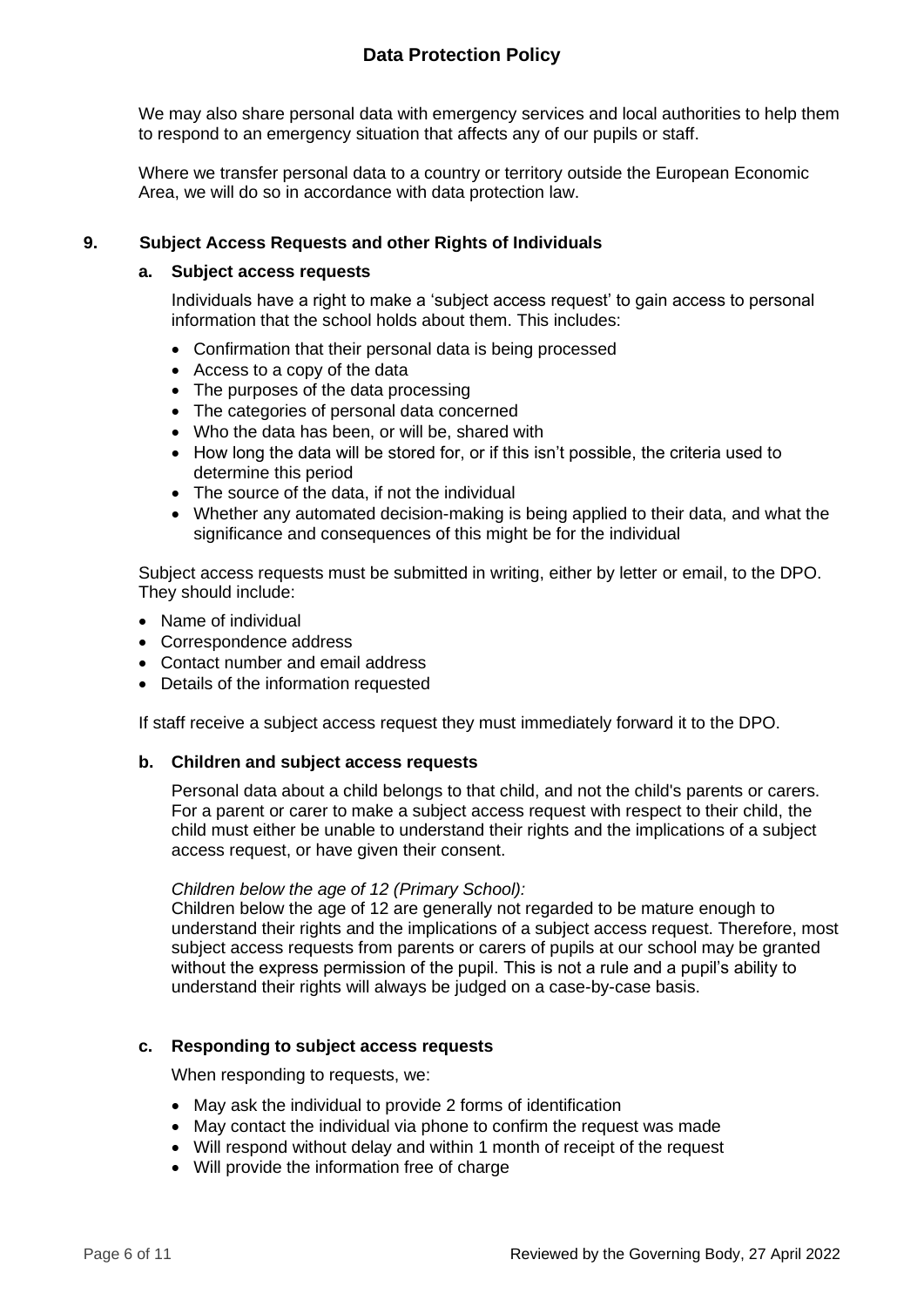• May tell the individual we will comply within 3 months of receipt of the request, where a request is complex or numerous. We will inform the individual of this within 1 month, and explain why the extension is necessary

We will not disclose information if it:

- Might cause serious harm to the physical or mental health of the pupil or another individual
- Would reveal that the child is at risk of abuse, where the disclosure of that information would not be in the child's best interests
- Is contained in adoption or parental order records
- Is given to a court in proceedings concerning the child

If the request is unfounded or excessive, we may refuse to act on it, or charge a reasonable fee which takes into account administrative costs.

A request will be deemed to be unfounded or excessive if it is repetitive, or asks for further copies of the same information.

When we refuse a request, we will tell the individual why, and tell them they have the right to complain to the ICO.

## **d. Other data protection rights of the individual**

In addition to the right to make a subject access request (see above), and to receive information when we are collecting their data about how we use and process it (see section 7), individuals also have the right to:

- Withdraw their consent to processing at any time
- Ask us to rectify, erase or restrict processing of their personal data, or object to the processing of it (in certain circumstances)
- Prevent use of their personal data for direct marketing
- Challenge processing which has been justified on the basis of public interest
- Request a copy of agreements under which their personal data is transferred outside of the European Economic Area
- Object to decisions based solely on automated decision making or profiling (decisions taken with no human involvement, that might negatively affect them)
- Prevent processing that is likely to cause damage or distress
- Be notified of a data breach in certain circumstances
- Make a complaint to the ICO
- Ask for their personal data to be transferred to a third party in a structured, commonly used and machine-readable format (in certain circumstances)

Individuals should submit any request to exercise these rights to the DPO. If staff receive such a request, they must immediately forward it to the DPO.

## <span id="page-7-0"></span>**10. Parental requests to see Educational Record**

Parents have a right to free access to their child's educational record (which includes most information about a pupil) within 15 school days of receipt of a written request.

#### <span id="page-7-1"></span>**11. Photographs & Videos**

As part of our school activities, we may take photographs and record images of individuals within our school. We will obtain written consent from parents/carers for photographs and videos to be taken of their child for communication, marketing and promotional materials. We will clearly explain how the photograph and/or video will be used to both the parent/carer and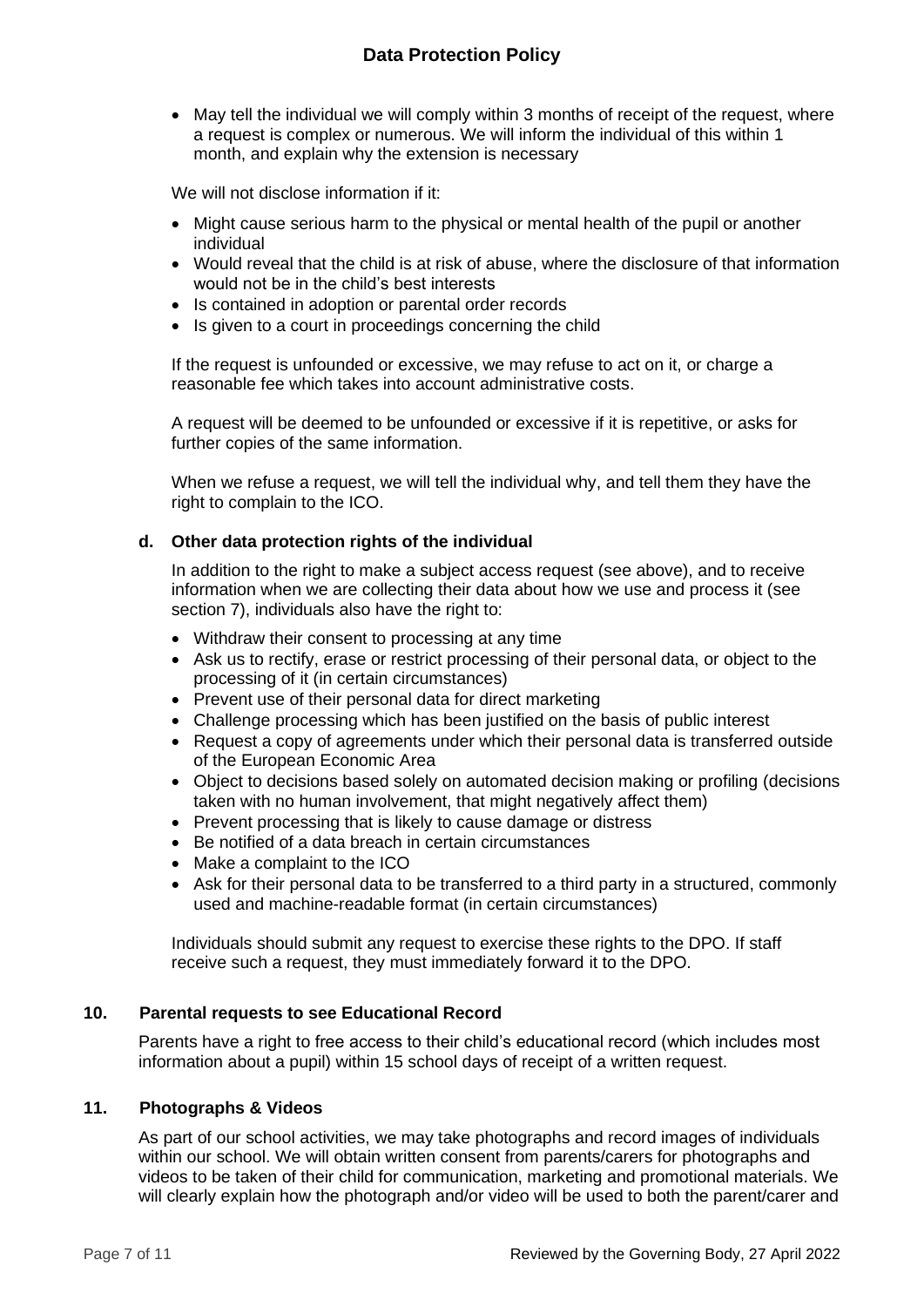pupil. Uses may include:

- Within school on notice boards and in school magazines, brochures, newsletters, etc
- Outside of school by external agencies such as the school photographer, newspapers, campaigns
- Online on our school website or social media pages

Consent can be refused or withdrawn at any time. If consent is withdrawn, we will delete the photograph or video and not distribute it further.

When using photographs and videos in this way we will not accompany them with any other personal information about the child, to ensure they cannot be identified.

## <span id="page-8-0"></span>**12. Data Protection by Design & Default**

We will put measures in place to show that we have integrated data protection into all of our data processing activities, including:

- Appointing a suitably qualified DPO, and ensuring they have the necessary resources to fulfil their duties and maintain their expert knowledge
- Only processing personal data that is necessary for each specific purpose of processing, and always in line with the data protection principles set out in relevant data protection law (see section 6)
- Completing privacy impact assessments where the school's processing of personal data presents a high risk to rights and freedoms of individuals, and when introducing new technologies (the DPO will advise on this process)
- Integrating data protection into internal documents including this policy, any related policies and privacy notices
- Regularly training members of staff on data protection law, this policy, any related policies and any other data protection matters; we will also keep a record of attendance
- Regularly conducting reviews and audits to test our privacy measures and make sure we are compliant
- Maintaining records of our processing activities, including:
	- $\circ$  For the benefit of data subjects, making available the name and contact details of our school and DPO and all information we are required to share about how we use and process their personal data (via our privacy notices)
	- o For all personal data that we hold, maintaining an internal record of the type of data, data subject, how and why we are using the data, any third-party recipients, how and why we are storing the data, retention periods and how we are keeping the data secure

## <span id="page-8-1"></span>**13. Data Security & Storage of Records**

We will protect personal data and keep it safe from unauthorised or unlawful access, alteration, processing or disclosure, and against accidental or unlawful loss, destruction or damage.

In particular:

- Paper-based records and portable electronic devices, such as laptops and hard drives that contain personal data are kept under lock and key when not in use
- Papers containing confidential personal data must not be left on office and classroom desks, pinned to notice/display boards, or left anywhere else where there is general access
- Where personal information needs to be taken off site, staff must sign it in and out from the school office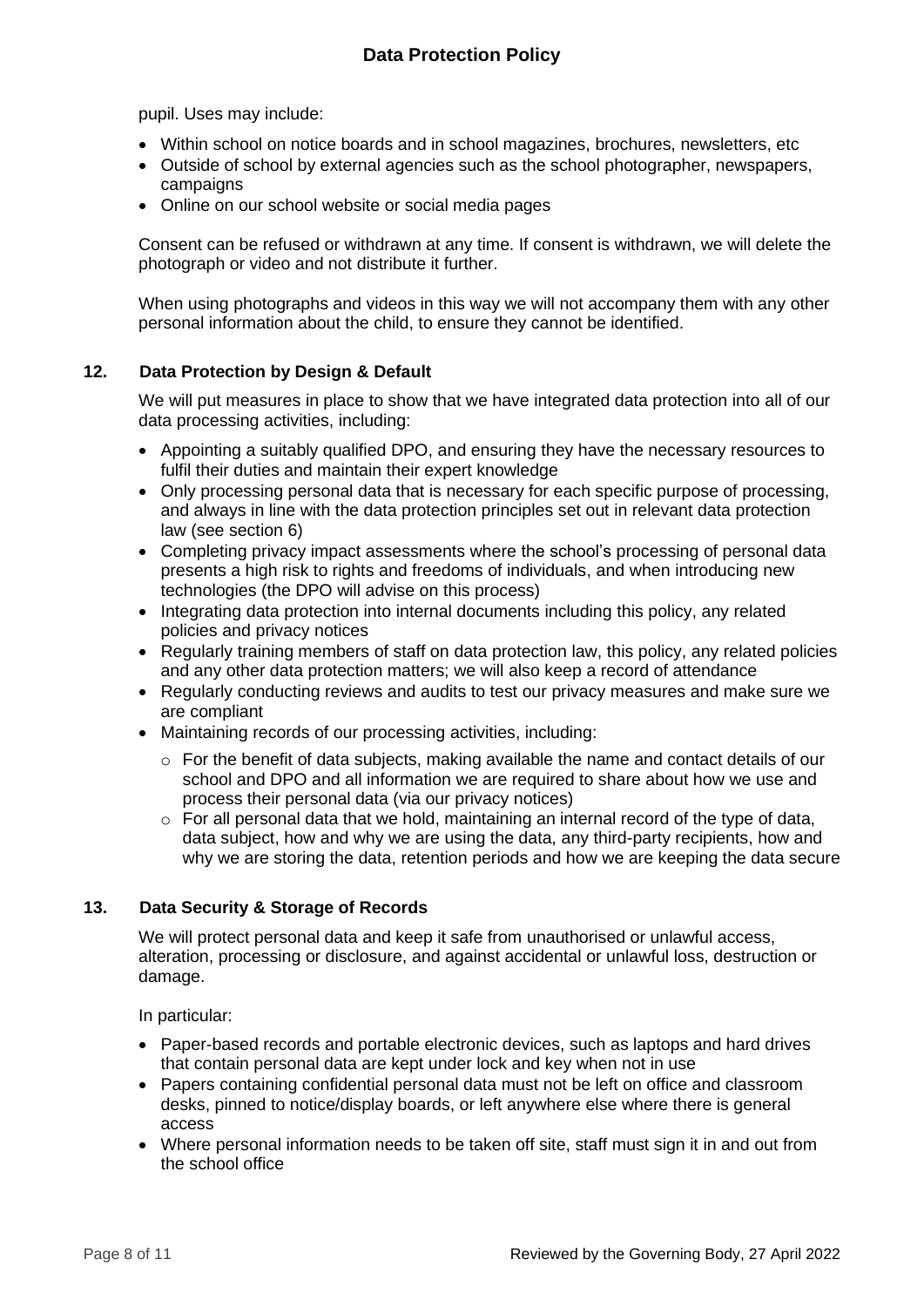# **Data Protection Policy**

- Passwords are used to access school computers, laptops and other electronic devices. Staff are reminded to change their passwords at regular intervals
- Encryption software is used to protect all portable devices and removable media, such as laptops and USB devices where personal information is stored
- Staff, pupils or governors who store personal information on their personal devices are expected to follow the same security procedures as for school-owned equipment
- Where we need to share personal data with a third party, we carry out due diligence and take reasonable steps to ensure it is stored securely and adequately protected (see section 8)

#### <span id="page-9-0"></span>**14. Disposal of Records**

Personal data that is no longer needed will be disposed of securely. Personal data that has become inaccurate or out of date will also be disposed of securely, where we cannot or do not need to rectify or update it.

For example, we will shred paper-based records, and overwrite or delete electronic files. We may also use a third party to safely dispose of records on the school's behalf. If we do so, we will require the third party to provide sufficient guarantees that it complies with data protection law.

## <span id="page-9-1"></span>**15. Personal Data Breaches**

The school will make all reasonable endeavours to ensure that there are no personal data breaches.

In the unlikely event of a suspected data breach, we will follow the procedure set out in appendix 1.

When appropriate, we will report the data breach to the ICO within 72 hours. Such breaches in a school context may include, but are not limited to:

- A non-anonymised dataset being published on the school website which shows the exam results of pupils eligible for the Pupil Premium
- Safeguarding information being made available to an unauthorised person
- The theft of a school laptop containing non-encrypted personal data about pupils

#### <span id="page-9-2"></span>**16. Training**

All staff and governors are provided with data protection training as part of their induction process.

Data protection will also form part of continuing professional development, where changes to legislation, guidance or the school's processes make it necessary.

#### <span id="page-9-3"></span>**17. Monitoring Arrangements**

This policy will be reviewed and updated if necessary. Otherwise, or from then on, this policy will be reviewed **every 2 years** and shared with the full governing board.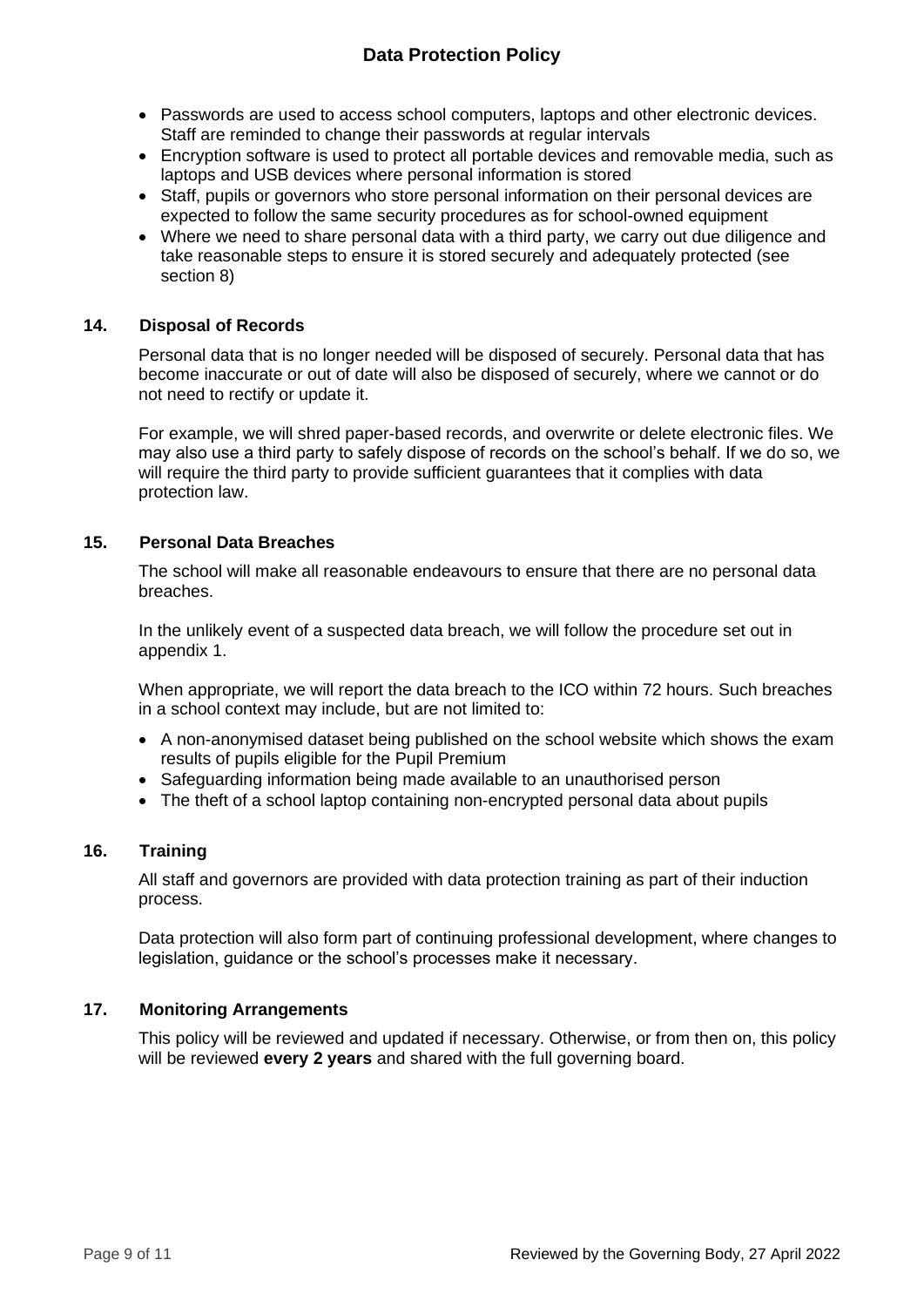# <span id="page-10-0"></span>**Appendix 1 – Personal Data Breach Procedure**

This procedure is based on guidance on personal data breaches produced by the ICO.

- On finding or causing a breach, or potential breach, the staff member or data processor must immediately notify the DPO
- The DPO will investigate the report, and determine whether a breach has occurred. To decide, the DPO will consider whether personal data has been accidentally or unlawfully:
	- o Lost
	- o Stolen
	- o Destroyed
	- o Altered
	- o Disclosed or made available where it should not have been
	- o Made available to unauthorised people
- The DPO will alert the headteacher and the chair of governors
- The DPO will make all reasonable efforts to contain and minimise the impact of the breach, assisted by relevant staff members or data processors where necessary. (Actions relevant to specific data types are set out at the end of this procedure)
- The DPO will assess the potential consequences, based on how serious they are, and how likely they are to happen
- The DPO will work out whether the breach must be reported to the ICO. This must be judged on a case-by-case basis. To decide, the DPO will consider whether the breach is likely to negatively affect people's rights and freedoms, and cause them any physical, material or non-material damage (e.g. emotional distress), including through:
	- o Loss of control over their data
	- o Discrimination
	- o Identify theft or fraud
	- o Financial loss
	- o Unauthorised reversal of pseudonymisation (for example, key-coding)
	- o Damage to reputation
	- o Loss of confidentiality
	- $\circ$  Any other significant economic or social disadvantage to the individual(s) concerned

If it is likely that there will be a risk to people's rights and freedoms, the DPO must notify the ICO.

The DPO will document the decision (either way), in case it is challenged at a later date by the ICO or an individual affected by the breach. Documented decisions are stored by the DPO on the school's central systems.

- Where the ICO must be notified, the DPO will do this via the 'report a breach' page of the ICO website within 72 hours. As required, the DPO will set out:
- $\circ$  A description of the nature of the personal data breach including, where possible:
	- The categories and approximate number of individuals concerned
	- The categories and approximate number of personal data records concerned
- o The name and contact details of the DPO
- $\circ$  A description of the likely consequences of the personal data breach
- $\circ$  A description of the measures that have been, or will be taken, to deal with the breach and mitigate any possible adverse effects on the individual(s) concerned
- If all the above details are not yet known, the DPO will report as much as they can within 72 hours. The report will explain that there is a delay, the reasons why, and when the DPO expects to have further information. The DPO will submit the remaining information as soon as possible